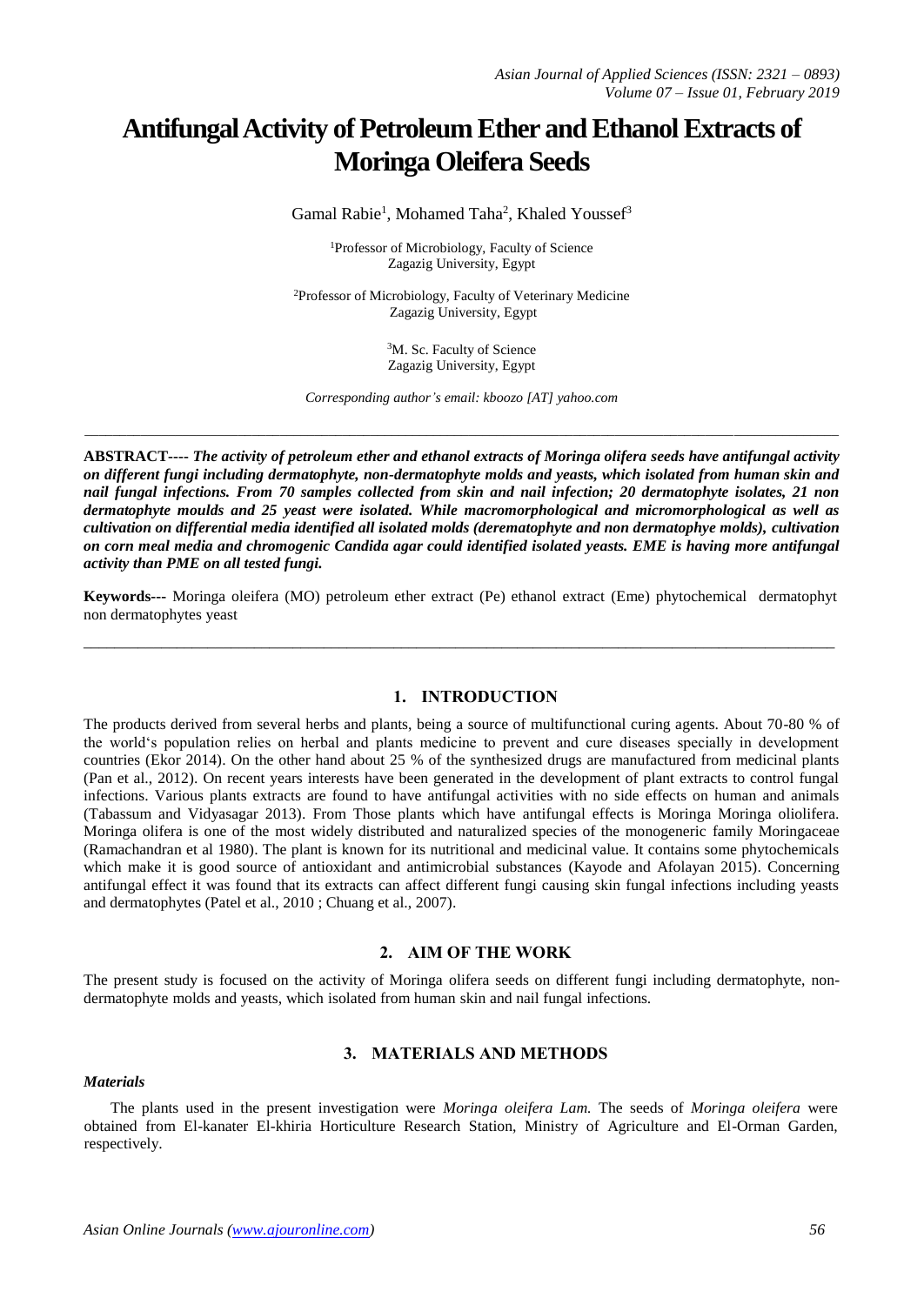## *1. Preparation of plant extracts*

30g of collected powdered form of leaves and seeds extracts weighed and extracted with 90% of methanol, 80% of petroleum ether, 70% of ethanol and aqueous (distilled water), made up to 250ml and purified by soxhlet apparatus with their respective boiling temperature, allow to evaporate and collected in small labelled vials (Balajee el al. 2004).

## *2. Phytochemical analysis*

## **Tannins**

0.5 g of the moringa oil was mixed with 20ml water. The mixture was boiled and filtered. Then few drops of 0.1% ferric chloride were added. The development of the brownish green or blue-black color confirms the presence of tannins.

## **Saponins**

2 g of moringa oil was mixed and boiled with 20ml of the water and then filtered. 10ml of this filtrate was further mixed with 5 ml of distilled water and was shaken vigorously for stable persistent froth. The formation of the froth confirms the presence of the saponins.

#### **Flavonoids**

The known quantity of the oil was taken with the ammonia solution and the concentrated sulfuric acid was added and was allowed to develop the color. Development of yellow color indicated the presence of the flavonoids.

#### **Alkaloids**

A 0.5 g of extract was diluted with 10 ml of acid alcohol, boiled and filtered. Two milliliter of diluted ammonia was added to 5 ml of the filtrate. Five milliliter of chloroform was added and shaken gently to extract the alkaloidal base. The chloroform layer was extracted with 10 ml of acetic acid. This was divided into two portions. Meryer's reagent was added to one portion and Draggendorffs reagent to the other. The formation of a cream (with Meryer's reagent) or reddish brown precipitate (with Draggendorffs reagent) was taken as positive for the presence of alkaloid (Trease and Evans, 1983).

#### *3. Isolation and Identification of fungi from human*

Samples were collected from patient attending to outpatient clinic of Dermatology Zagazig University and private Laboratory for mycological examination. All patients were suspected by dermatologist to have dermatomycosis and have positive direct KOH. From 70 samples collected from skin and nail infection; 20 dermatophyte isolates, 21 non dermatophyte moulds and 25 yeast were isolated.Concerning dermatophyte which isolated only from skin infections they were identified by macromorphological and micromorphological characters as well as cultures on rice grains, BCP medium and MHB medium into: Microsporum canis, Trichophyton violaceum, Trichophyton mentagrophytes and Trichophyton rubrum. M. canis and T.violaceum were isolated as the most predominant cause of Tinea capitis the result which coincide with previous works done by El Fangary et al (2011) and Soliman et al (2013). From Tinea corporis and tinea pedis T. rubrum, T.mentagrophytes , M. canis and T. violaceum were the most dermaophytes isolated the results which in agreement with El Fangary et al., (2011) and Taha et al., (2013).

In the present work 21 non dermatophytes moulds (42%) were isolated from cases of Onychomycosis, the identification of non dermatophytes moulds isolated from Onychomycosis were done according macromorphological and micromorphological characters revealed the isolation of Aspergillus niger (12%), Aspergillus nidulans 14%, Aspergillus flavus (10 %), Fusarium oxysporum (4%) and one Scytalidium dimidiatum 2%..The high incidence of non dermatophytes molds were Aspergillus species the result which was also observed by El Khafagy et al. (2002) and Taha (2011). Yeast isolates which obtained from Onychomycosis were identified by macroscopic on CCA and microscopic on corn meal agar besides and macromorphological on SDA as well as micromorphological after Gram stain.

#### *4. Agar well diffusion susceptibility test determination of MIC (Gergova et al., 2005).*

Petridishes were prepared with Müller Hinton for yeast and with potato dextrose for dermatophyte and non dermatophyte moulds. Five welles (6mm in diamater were then cut for agar). 100 Mu of ethanolic Moringa oleifera L. extract in concentration of (100%, 75%, 50%, 25%). 0% it was used as control where added into the wells after incubation for 3-5 days for yeasts and 5:8 days for non dermatophyte and 8 :10 days for dermatophyte dishes were examined for zones of growth inhibition the result were reported.

#### Agar dilution method (Irith et al., 2008)

For MIC determination ethanol extract of Moringa oleifera L. A serial dilution was done with in (100%, 75%, 50% and 25%). One volume of the solution was added to 100 vol. of Müller Hinton media for yeast and PDA for other moulds. mixed thoroughly and the mixture poured in the sterilized petri dishes after solidification one loop of the tests strain of fungi was inoculated in the surface of the medium. Control was done by inoculated tests strains on media free from the extract. The plates were incubated for 48 hours for yeast, 7 days for non dermatophyte moulds and 15 days for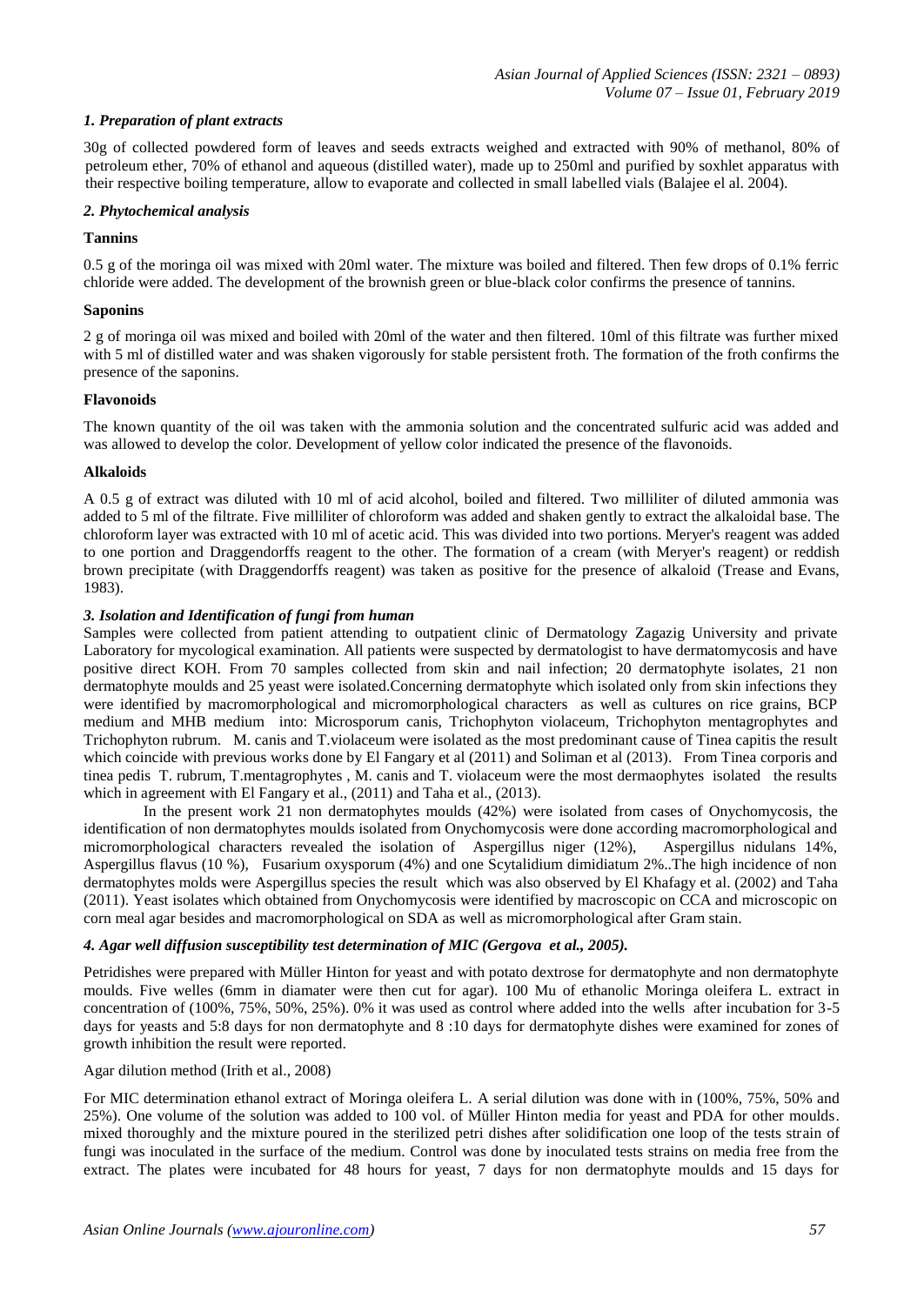dermatophyte. After confirming that sufficiency growth was obtained on the growth control plate end point were read. The lowest drug concentration of the plate showing no colony formation was recorded as MIC.

## *5. Transmission electron microscope:*

In this experiment, transmission electron microscope was applied to detect the effect of *Moringa oleifera* seed extract in the conidia cell wall and mycelia of *A. flavus* at Petroleum ether extract and ethanol extract compared with control (without *Moringa oleifera* seed extract). A small portion of the fungal mat was fixed at room temperature in 2% (v/v) glutaraldehyde mixed with potassium in 2% (w/v) osmium tetraoxide buffered in 0.005 M sodium cacodylate at pH 6.5 for 40 min. After fixation, the material was washed overnight in the appropriate buffer, dehydrated at room temperature in acetone, and embedded overnight at 65°C in low viscosity epoxy resin **(Spuur, 1969)**. At these conditions, the material was polymerized; ultrathin sections were cut by glass knives of an ULKD ultramicrotome. Sections were collected each on stabilized copper grids, stained with lead citrate and examined in a GOL 100 CX electron microscope. This method was carried out according to the instructions of **Ellis and Griffiths (1974)** and was applied in T.E.M. unit in Faculty of Agriculture, Cairo University.

## **4. RESULTS AND DISCUSSION**

#### *Preliminary phytochemical analysis of petroleum extract (A) and ethanol extract (B)*

The presence of Alkaloids, Flavonoids, Saponins and tannins were observed in (A, B) extracts in Table (1). Alkaloids are present in the ethanol extract (B) and absent in Petroleum ether extract (A). Flavonoids are present in (A) and (B). Saponins are present in (B) and absent in (A). Tannins are present in (A) and (B).

These results reavealed that ethanol extract contain phytochemical charaxteristics more than the other extracts .

## **Table (1) : preliminary phytochemical analysis of petroleum extract (A) and ethanol extract (B)**

| <b>Tests</b>   |   |  |
|----------------|---|--|
| Alkaloids      | - |  |
| Flavonoids     |   |  |
| Saponins       | - |  |
| <b>Tannins</b> |   |  |

 $A =$  Petroleum ether extract,  $B =$  Ethanol extract

 $(+)$  = presence of compound,  $(-)$  = absence of compound.

## *Antifungal Activity*

In the present work antifungal activity of Moringa oleifera seeds was done using ethanol extract as (EME) as well as petroleum ether extract. Susceptality test for Moringa olifera seeds extracts against dermatophytes (M. canis, T.mentagrophytes and T.rubrum). non dermatophytes moulds (A. niger, A. nidulens A. flavus, and F. oxysporum) as well as yeast (C. albicans. C.purpalers, C. Kirusei and R. mucilagenan) were done by well diffusion method comparing with itraconazole disc.

## **Table (2): Inhibition zone of EME, PME and itraconzole on different fungi/mm**

| Fungi                    | <b>EME</b> | <b>PME</b> | itraconzole |
|--------------------------|------------|------------|-------------|
| <b>Dermatophytes</b>     |            |            |             |
| M. canis                 | 28         | 18         | 30          |
| T. mentagrophytes        | 35         | 10         | 28          |
| T. rubrum                | 30         | 12         | 25          |
| Non dermatophyte moulds  |            |            |             |
| Aspergillus niger        | 20         | 8          | 22          |
| Aspergillus nidulans     | 17         |            | 18          |
| Aspergillus flavus       | 15         | 5          | 20          |
| Fusarium oxysporum       | 20         | 10         | 15          |
| Yeast                    |            |            |             |
| Candida albicans         | 18-30      | $0-10$     | 28          |
| Candida parapsilosis     | 30         | 10         | 25          |
| Candida krusei,          | 10         | 10         | 24          |
| Rhodotorula mucilaginosa | 35         | 15         | 30          |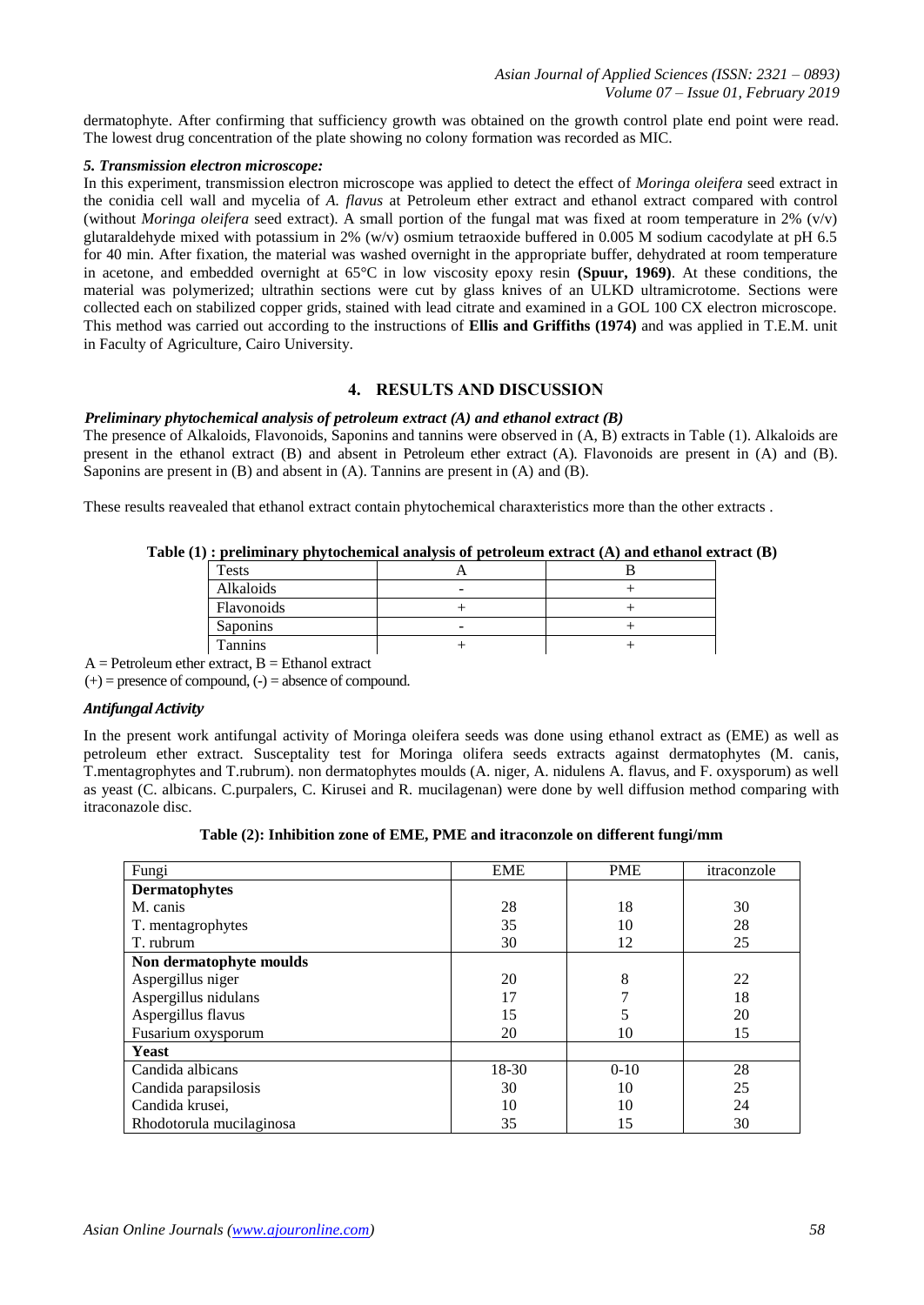The results reversed moderate to been effect of EMG against NDM and yeast comparing to itraconzole while inhibition varies from 15-22 mm as the other hand yeast inhibition zone done by EME reversed effective against C. albicans (18-30 mm) C. parapsilosis (30 mm) and 35mm inhibition zone against R. muciloginosa. C. krusei only showed been inhibition zone (10mm)

For all yeast PME showed been effective rang from 10-15 mm. Control disk of itraconzole showed been 24-30 mm for all yeasts (table 2).



**Figure 1:** Antifungal effect of EME and PE compared to Itraconazole on candida albicans

MIC of ethanolic extract of moringa oleifera against dermatophyte reversed strongest antifungal activity for T. mentagrophytes 100% and T. rubrum 25 %. While Mic for M.canis moderate activity showed been 50 %. Ethanolic extract of moringa oleifera against non dermatophyte mould showed been inhibition where MIC ranging from 50-75 %.

On the other hand MIC of ethanolic extract of moringa oleifera against yeast were variant with increase inhibition against C. albicans, C. parapsilosis and R. mucilaginosa 25% and moderate inhibition effect by C. krusei where MIC was 50%.

| Concentration | M. canis | T. mentagrophytes | т<br>T. rubrum |
|---------------|----------|-------------------|----------------|
| 75%           |          |                   |                |
| 50%           |          | -                 | -              |
| 25%           |          | -                 | -              |
| 10%           |          |                   |                |

**Table (3):** MIC of ethanol extract of Moringa oleifera L. against dermatophyte

+ indicates growth of dermatophyte - indicates inhibition of growth

|  | Table (4): MIC of ethanol extract of Moringa oleifera L. against Non dermatophyte moulds |
|--|------------------------------------------------------------------------------------------|
|  |                                                                                          |

| Concentration | A. miger | A. nidulans | A. flavus | F. oxysporum |
|---------------|----------|-------------|-----------|--------------|
| 75%           |          |             |           |              |
| 50%           |          |             |           | -            |
| 25%           |          |             |           |              |
| 10%           |          |             |           |              |

**Table (5):** MIC of ethanol extract of Moringa oleifera L. against yeast

| Concentration | C. albicans | <b>Table (5):</b> MIC Of ethanol extract of Morniga offerera L. against yeast<br>C. parapsilosis | C. krusei | R. muciloginosa |
|---------------|-------------|--------------------------------------------------------------------------------------------------|-----------|-----------------|
| 75%           |             |                                                                                                  |           |                 |
| 50%           |             |                                                                                                  |           |                 |
| 25%           |             | $\overline{\phantom{a}}$                                                                         |           |                 |
| 10%           |             |                                                                                                  |           |                 |
| 5%            |             |                                                                                                  |           |                 |

The current work concerning the antifungal activity of EMO on dermatophyte, non-dermatophyte molds and yeasts are in agreement with Riad (2014).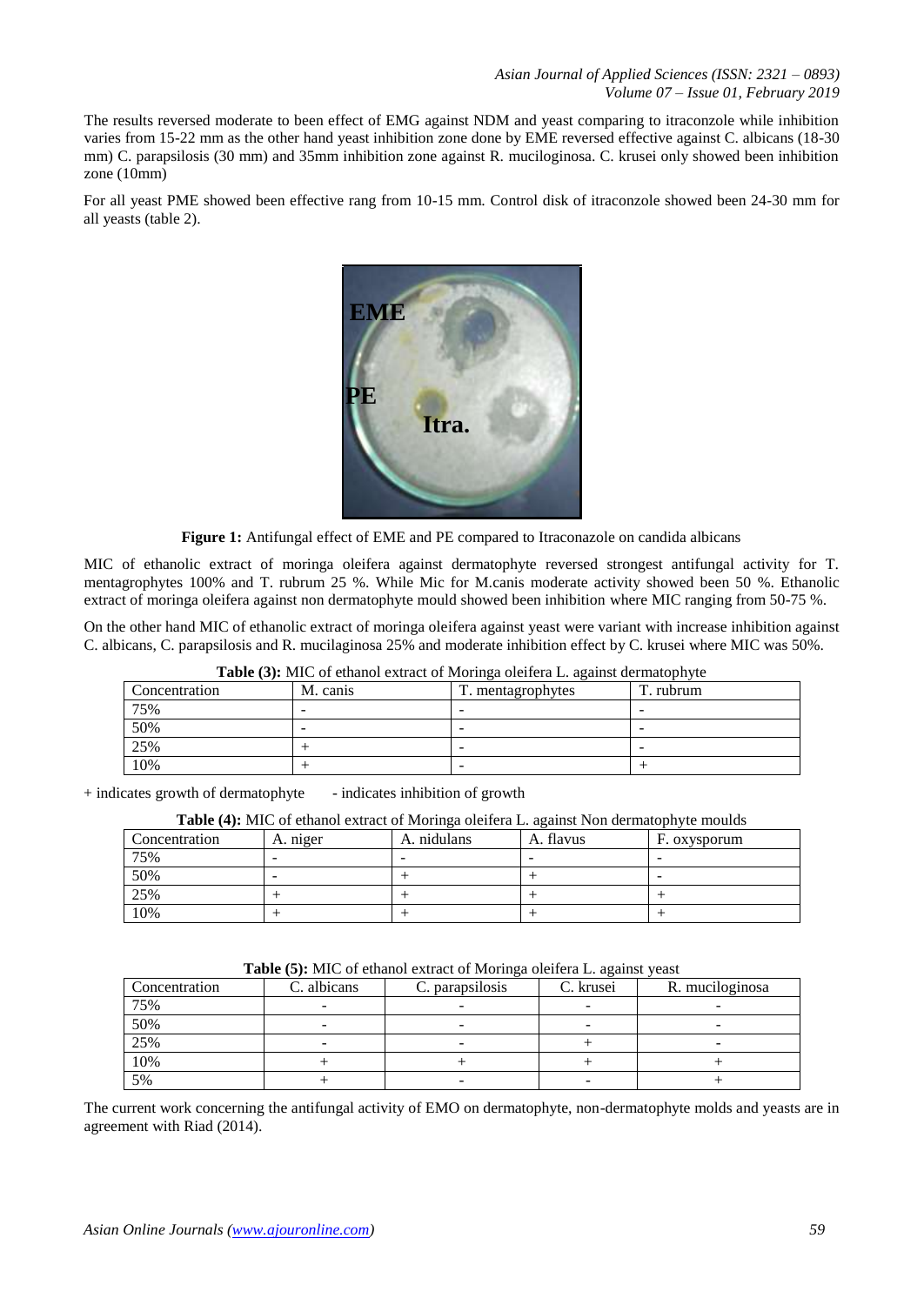## *Effect of Moringa oleifera seed extract on the cell wall of Aspergillus flavus by transmission electron microscope:*

From the table (2), Inhibition zone of EME, PME on different fungi we found that the antifungal activity of *Aspergillus flavus* in PME gave 5 mm which is lowest effect on different fungi and EME gave 15 mm, thus we had done a comparison between the effect of EME, PME on the cell wall of *Aspergillus flavus* by transmission electron microscope.

Examining *A. flavus* morphology in the control sample indicated normal structure for mycelia and conidia of the fungus (Fig. 2 A). Petroleum ether extract of *Moringa oleifera* seed had affects on cell wall; forming some external protrusion, in both conidia and mycelium, degenerated intercellular septa in mycelium with torned cell wall in conidia and cause irregular cell wall (Fig. 2 B). *A. flavus* treated with ethanol extract of *Moringa oleifera* highly affected the fungus morphology and led to irregular cell shape with destroyed cell wall and shrinkage of cell cavity (Fig. 2 C).

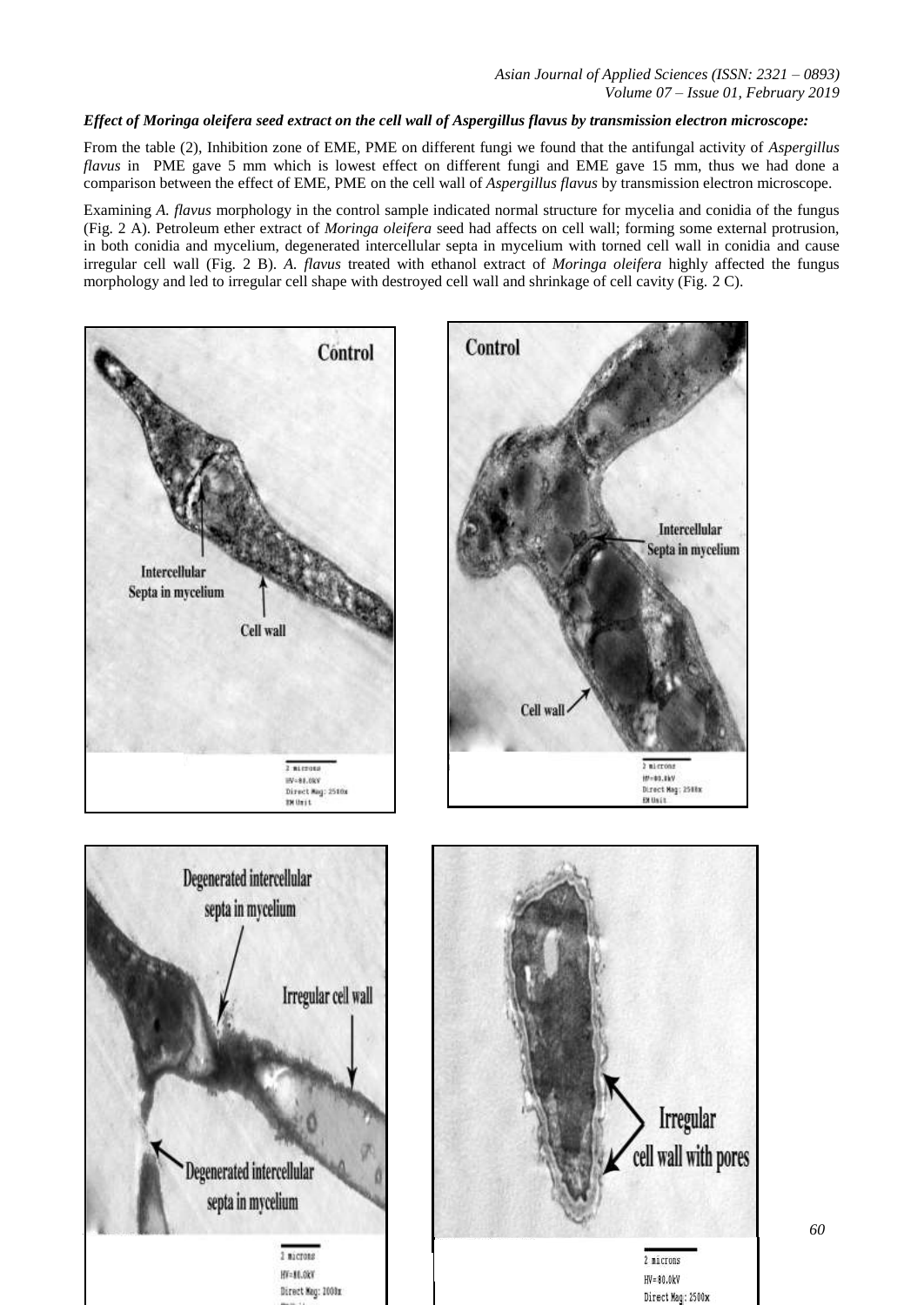

Figure 2**:** Control (A), effect of petroleum ether (B) and ethanol extract (C) of Moringa oleifera seeds on the cell wall of Aspergillus flavus by transmission electron microscope

Changes in cell wall of fungus; external, disintegration and irregular cell wall was found under TEM treated with Petroleum ether extract and ethanol extract of *Moringa oleifera* seeds. Also there are some deformation inside cell and shrinkage of cell cavity this may be due to presence of antioxidant properties of tested extract which are effective superoxide antioxidants with ability to inhibit mycelial growth by reacting with cell wall components (Chandrasekaran et al., 2011). From research findings, it has been noted that n-Hexadecanoic acid, Octadecanoic acid and Tetradecanoic acid found on *Moringa oleifera* seed extracts may have target site on the cell wall of this fungus. The mode of action may possibly be by attack on the sugar residues on the cell wall of fungal species according to (Rahuman et al., 2000). Antifungal activity of *Moringa oleifera* seed could be correlated to its scavenging action on superoxide and hydroxyl radical which could be part of cellular metabolism of the enteropathogens (Mahmood et al., 2009).

## **5. CONCLUSION**

Dermatophytes, non dermatophyte fungi are the cause of human skin and nail infections, While the dermatophytes are predominant in skin infections non dermatophyte fungi are more common in onychomycosis ( nail infections).

While macromorphological and micromorphological as well as cultivation on differential media identified all isolated molds (derematophyte and non dermatophye molds), cultivation on corn meal media and chromogenic Candida agar could identified isolated yeasts.

EME is have more antifungal activity than PME on all tested fungi. Dermatophytes are the more sensitive fungi for the activity of Moringa olifera extracts. Except Candida krusei all tested yeasts were sensitive for EME. Moringa olifera extracts is active against dermatophyte,non-dermatophyte and yeasts , therefore.it could be used as an alternate source for the treatment skin diseases caused by fungi.